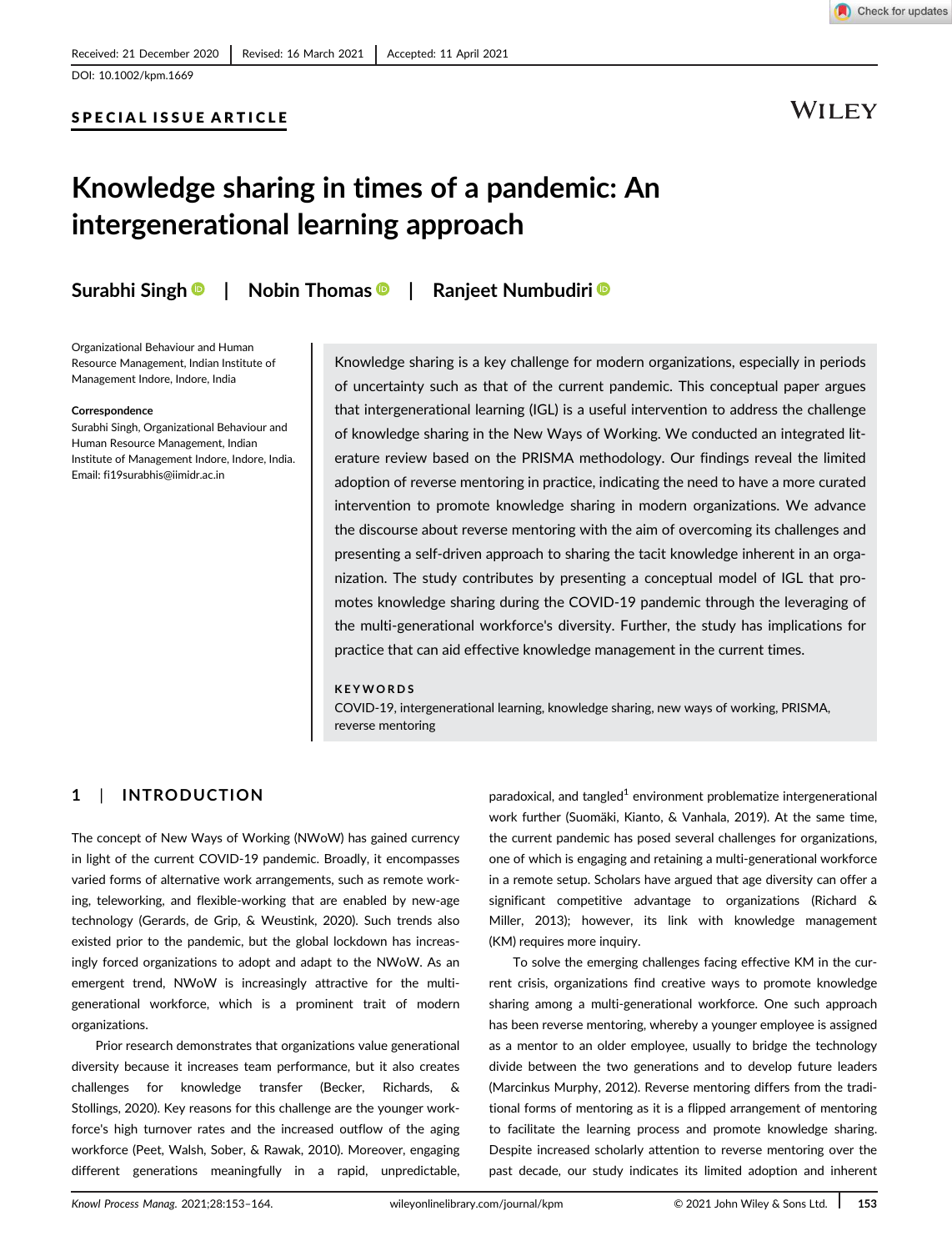## 154 **LWII FY** SINGH ET AL.

challenges. The scant scholarly discourse about reverse mentoring, which is limited in the literature to bridging the technical divide between various generations, has restricted its adoption in modern organizations. Hence, there is a need to expand this discourse, given the merits of reverse mentoring for promoting knowledge transfer and presenting a scalable and sustainable method of managing and sharing knowledge during a crisis.

This study identifies the need to develop a conceptual model that promotes knowledge transfer in an age-diversified workforce and overcomes reverse mentoring's challenges, especially during the current pandemic. We posit that in NWoW, the mentor–mentee relationship is not driven by age and seniority but by the individuals' knowledge and expertise. We pursue two research objectives: first, we synthesize the literature on reverse mentoring and explore why its adoption as a practice is still embryonic; and second, we present intergenerational learning (IGL) as an effective knowledge-sharing intervention in the uncertain times of the current pandemic. With these objectives, we build an argument favoring IGL as a more sustainable knowledge sharing model than reverse mentoring. We postulate that the roles of a mentor and protégé would be reversed during the relationship and make it a more bilateral and continuous learning process. We also develop a triadic model that includes a manager's evolving role to anchor an IGL program.

This paper contributes to the growing field of KM, especially during the COVID-19 pandemic, and it informs future research through its conceptual framework for IGL. The study expands the existing literature on mentoring and brings a new perspective on KM, which is an evident need in the current period of uncertainty and crisis. By presenting a triadic framework of knowledge sharing, we propose a sustainable way to promote the transfer of knowledge among various generational cohorts that co-exist in workplace characterized by the emergent NWoW.

The rest of this paper is structured as follows. First, we present a retrospective view on KM, after which we conduct a systematic review of literature on reverse mentoring using the PRISMA (Preferred Reporting Items for Systematic Reviews and Meta-Analysis) methodology (Moher, Liberati, Tetzlaff, & Altman, 2009). We then build an argument supporting IGL and propose a conceptual framework that can promote knowledge sharing in times of uncertainty. Next, we discuss the merits of the proposed model to promote knowledge sharing in a multi-generational workforce, especially during the current pandemic. We finish by discussing the limitations of this research and by presenting future research directions. In line with recent research, we refrain from using generational labels (such as Baby Boomers, Gen-Y, Gen Z) that tend to be stereotypes; instead, we use the terms younger and older employees when discussing different age cohorts (Cox, Young, Guardia, & Bohmann, 2018).

## 2 | KM IN RETROSPECT

As a prologue to this study, this section presents various perspectives on KM. This retrospective and high-level view of the extant literature on KM and mentoring is imperative to our study as it acts as a bridge to explore new ways of knowledge sharing in the present crisis.

The concept of KM can be viewed from many perspectives, such as learning and unlearning, counter-knowledge, IGL, and reverse mentoring. While all of these are different methods to steer an organization's KM efforts, every organization adopts and executes a curated KM process to promote knowledge transfer within the system. The focus of this paper is reverse mentoring and broadening its scope to an IGL approach. We select these as the foci of our study as we argue that a sustainable and self-driven knowledge transfer method is required in times of crisis and uncertainty.

Scholars have presented the concept of "stocks" that reside in individuals and "flows" that exist at a dyadic level of learning. Hence, the need for feedback and a feed-forward mechanism is imperative to a knowledge-sharing and mentoring intervention. However, our literature review reveals that reverse mentoring interventions have lacked these two critical mechanisms, limiting the scope for a KM perspective. Indeed, the acquisition of new learning (feed-forward) and use of past learning (feedback) create a healthy tension that is crucial for ensuring that learning happens across levels and continuously.

Further, the empirical work of Bontis, Crossan, and Hulland (2002) found a positive relationship between the stocks of learning (across various levels) and business performance. They built on Crossan, Lane, and White's (1999) seminal 4I framework, according to which organizational learning is a dynamic process at the macro, meso, and micro levels, and consists of four steps: intuiting, interpreting, integrating, and institutionalization. The 4I framework has attracted increasing attention in the literature, and in the current study, which presents knowledge sharing at the individual and dyadic levels, this model is instrumental.

The SECI model (Nonaka, 1994) of socialization, externalization, combination, and internalization explains the two forms of knowledge (tacit and explicit) and the knowledge transfer process. Further, Andreeva and Ikhilchik (2011) proposed empirically testing operationalization of the SECI model across various cultures. This is a vital aspect to be considered because KM interventions vary from one culture to another. Gerpott, Lehmann-Willenbrock, and Voelpel (2017) presented a phased model of IGL comprising three stages: familiarization, assimilation, and detachment. This model is an improvisation on Tuckman's (1965) seminal model of group development consisting of the four sequential stages of forming, storming, norming, and performing.

Recently, Bratianu and Bejinaru (2019) conceived knowledge as a field comprising three distinct forms: rational (explicit and objective), emotional (subjective), and spiritual (values and beliefs). These three forms can be transformed into another form, leading to iterative and interactive knowledge forms that promote learning and unlearning processes. Their thermodynamics model proposes an energy metaphor that positions knowledge as a field, which manifests in various transformational forms and leads to knowledge transformation. Building on this model, we argue that generational differences will create both opportunities for and challenges to knowledge sharing. The emerging workforce consisting of the younger generation differs from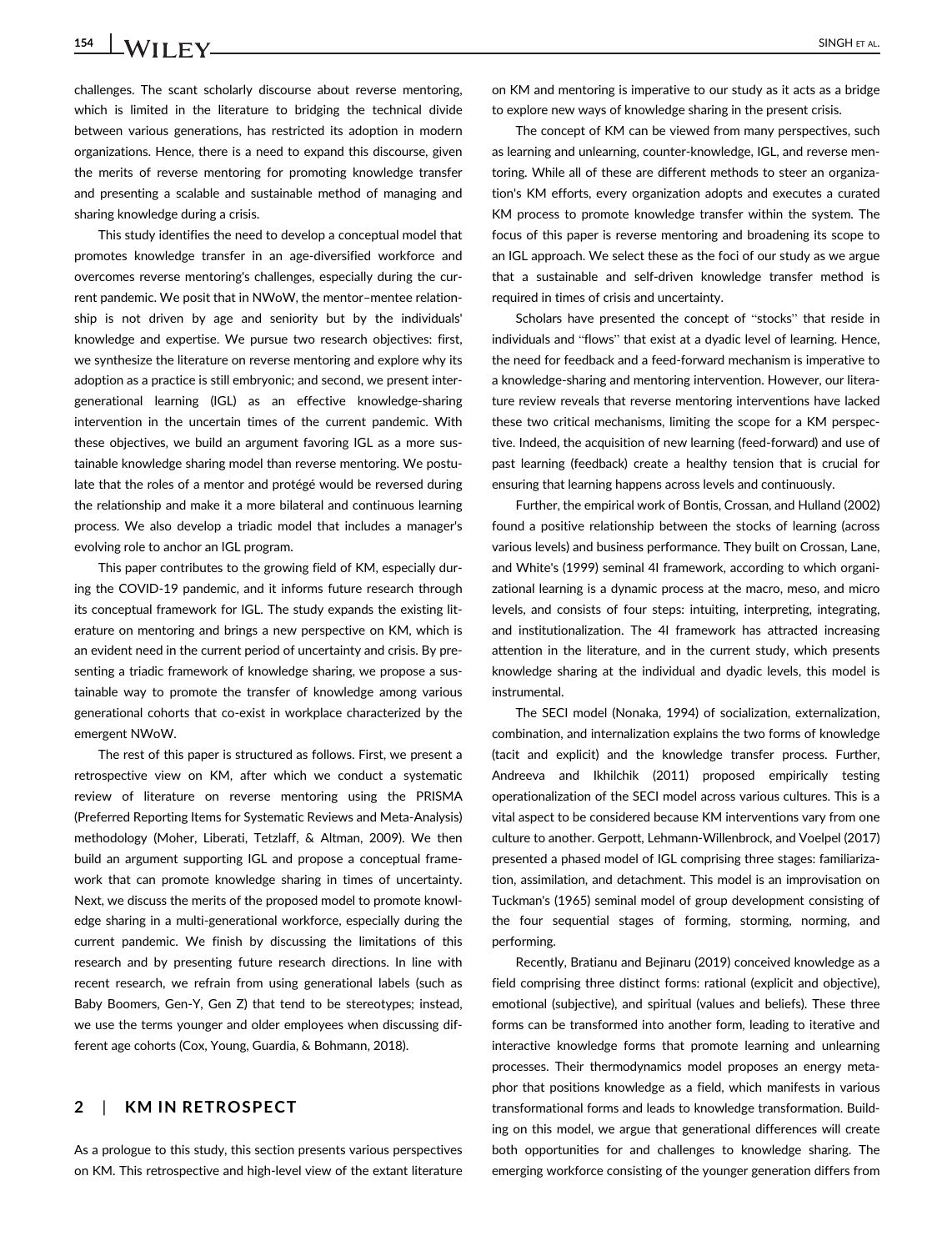the older workforce in its work values (Twenge, Campbell, Hoffman, & Lance, 2010). Hence, this friction will create barriers as well as gateways for IGL.

Counter-knowledge, which is another critical theme in the KM literature, refers to certain misconceptions (rumors, gossip, and grapevines) that are created and circulated within an organization. When individuals create inaccurate interpretations of facts and events, counterknowledge results. However, scholars have claimed that such misconceptions and disinformation leading to counter-knowledge are not always uncalled for, as often it is the grapevine that promotes knowledge sharing in an organization (Baumeister, Zhang, & Vohs, 2004; Martelo-Landroguez, Cegarra Navarro, & Cepeda-Carrión, 2019). Research has shown that unlearning can help overcome the downside of counter-knowledge (Cegarra-Navarro, Eldridge, & Sánchez, 2012). Further, empirical research shows linkages between counter-knowledge and goal orientation through unlearning in the education sector (Cegarra-Navarro, Soto-Acosta, & Martinez-Caro, 2016).

To summarize, it is vital to consider multiple dimensions when exploring KM's existing models and developing a new framework that promotes knowledge sharing in times of uncertainty. The existing KM models need to be revisited because workplace dynamics have changed substantially due to the unprecedented challenges created by the current pandemic. Malhotra (2005) suggested relating and integrating KM into enterprise business processes to ensure strategic agility and adaptability, which could be categorically linked to the KM challenges arising from the COVID-19 pandemic.

With a large section of the active workforce working in remote setups, there are limited knowledge-sharing possibilities by way of traditional forms of mentoring and KM. Hence, developing a sustainable and scalable model that promotes knowledge sharing is a pressing need. To that end, we focus on reverse mentoring as it is often considered a new approach to managing generational diversity and promoting knowledge sharing. In order to develop a framework of knowledge sharing suitable for the current situation caused by the pandemic, we first delve deeper into the existing literature on reverse mentoring and conduct a PRISMA-based literature review. These are elaborated in the next section.

## 3 | METHOD

We conducted an integrated literature review on reverse mentoring by adopting the PRISMA methodology (Moher et al., 2009). This section elaborates on the PRISMA methodology's four protocols, which we adopted for the current study. Figure 1 presents the PRISMA flowchart.

#### 3.1 | Identification

We searched ProQuest, JSTOR, and EBSCO's comprehensive repository for relevant peer-reviewed papers published from 2009 to 2020. As reverse mentoring is a recent trend, we selected this period (a little over a decade) as the appropriate window for our literature review. Among the research keywords were "reverse mentoring," "intergenerational mentoring," "reciprocal mentoring," and other related terms. We also used inclusive and exclusive criteria, advanced search options, and a reference list review to identify the most relevant articles.



FIGURE 1 PRISMA diagram for literature review on reverse mentoring [Colour figure can be viewed at wileyonlinelibrary.com]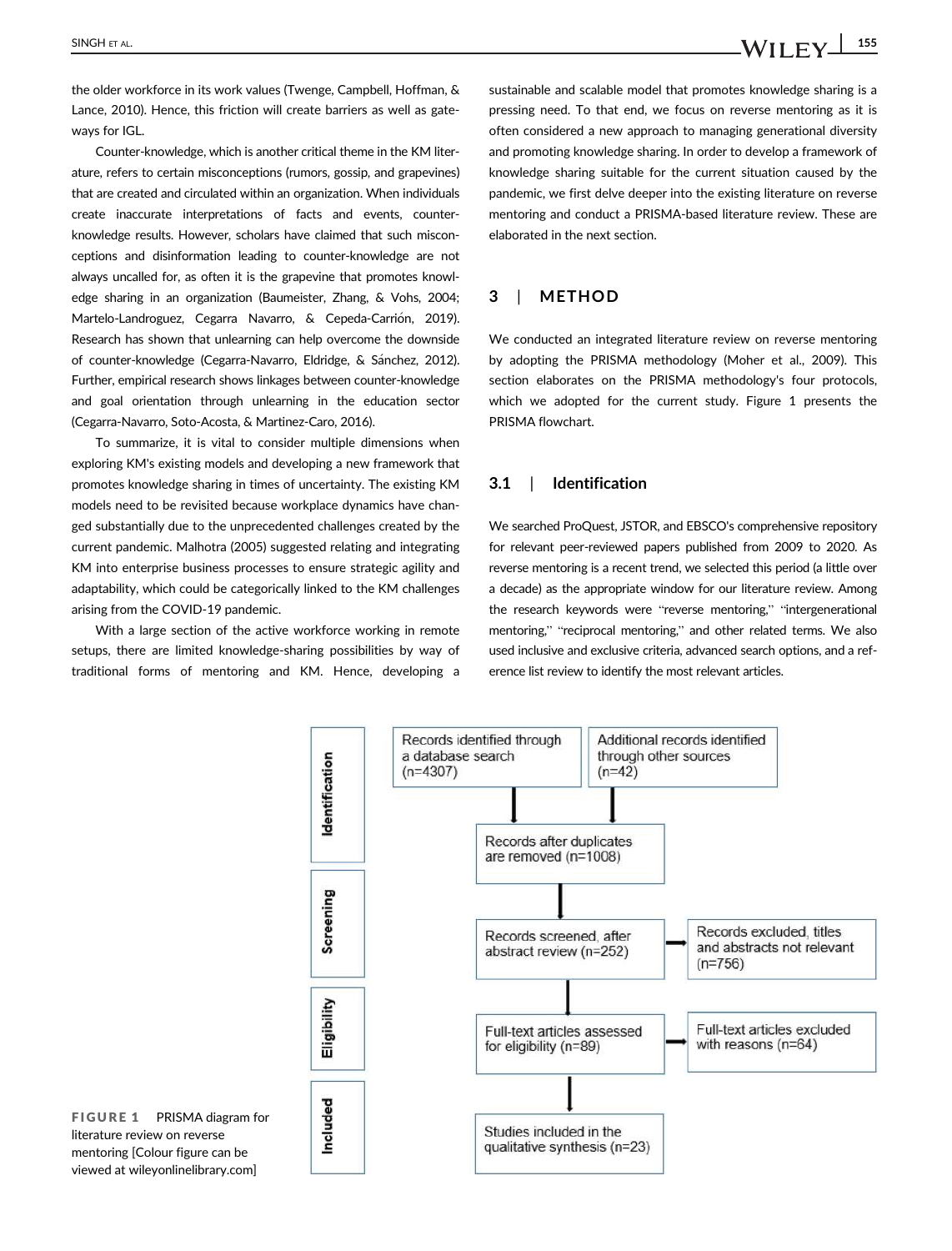# 156 SINGH ET AL.

## 3.2 | Screening

At the screening stage, we estimated that there were over 4,000 relevant articles. We then rejected duplicate articles from the larger dataset and shortlisted articles based on a review of the abstracts and titles. Articles where the title and abstract were not aligned to the current study's research objectives were excluded at this stage.

#### 3.3 | Eligibility

In the third stage, we studied the full-text articles to assess their eligibility for inclusion in the current study. We noted that while reverse mentoring appeared as a keyword in some abstracts, the full-text article had only limited coverage of the phenomenon. Hence, such studies did not pass the threshold for inclusion in this literature review.

#### 3.4 | Included

Finally, we included 23 articles that matched our research scope and then consolidated our literature review, as shown in Table 1. The table outlines the contributing authors, type of study, a brief overview, and the key findings of each study. We have also included conceptual papers because we believe that theory building is an essential aspect of an emerging research area. Reverse mentoring being an upcoming trend in the industry is captured in various conceptual as well as empirical papers.

## 4 | REVIEW OF LITERATURE ON REVERSE MENTORING

This section presents a synthesized summary of the integrated review of literature on reverse mentoring (also see Table 1). In line with Marcinkus Murphy (2012), reverse mentoring comprises four key characteristics: (1) unequal status of partners; (2) the aim of sharing knowledge; (3) promotion of leadership development; and (4) mutual support. Hence, knowledge sharing and reciprocity are the critical themes of any reverse mentoring program. Scholars present reverse mentoring as a forward-thinking organizational tool that facilitates an environment of continuous learning and growth for both parties involved in the mentoring dyad (Marcinkus Murphy, 2012).

Chen (2013) argued that reverse mentoring facilitates a more professional learning experience than traditional methods. Building on these findings, Chen (2014) proposed that reverse mentoring is an innovative approach to developing future leaders from the younger workforce. Through their empirical study, Sharma and Nagi (2018) analyzed reverse mentoring's practical implications in an Indian context. They also elaborated on the success factors required in various demographic and cultural contexts. Further, Chen (2016) explained the concept of reverse mentoring through the popular ARCS (attention, relevance, confidence, and satisfaction) model of learning motivation (Keller, 1983) and emphasized on the role of training.

While the origins of reverse mentoring lie in its emergence as a practical approach to bridging the technological gap between generations, some studies have also explored its adoption in the fields of education, language skills, economic theories, and health sciences (Clarke et al., 2019). As highlighted in prior studies, the issues with reverse mentoring indicate the power imbalance that emerges in such a mentoring relationship. Scholars have challenged the foundation of the construct of reverse mentoring, arguing that a younger mentor will lack the required confidence and experience, especially in fields such as health sciences and education (Clarke et al., 2019). This may lead to barriers in effective knowledge sharing between the mentor and the mentee. Further, overlapping and blurred boundaries lead to ambiguity in the mentoring dyad and act as a roadblock in the free flow of knowledge within a system.

Our literature review also identifies certain case studies of reverse mentoring (Burdett, 2014; White, 2019). Research indicates that careful matching of mentors and mentees, building a trust-based environment, and a culture of openness and respect are factors that facilitate effective execution of reverse mentoring programs (von Preußen & Beimborn, 2019). Scholars have also positioned reverse mentoring as a cost-effective and innovative leadership development intervention (Marcinkus Murphy, 2012; Meister & Willyerd, 2010). Kaše et al. (2019) developed a conceptual model to investigate the role of intrinsic motivation for younger mentors and extrinsic motivation for the older protégés, with the mentors and mentees being connected in a dyad.

M. Harvey et al. (2009) presented another perspective of reverse mentoring by discussing its relevance for female leadership development programs. Harrison (2017) argued that reverse mentoring promotes horizontal competency development and explained it through a systematic review of empirical studies. A few studies are specific to certain industries; for instance, Hernandez et al. (2018) discussed reverse mentoring's effectiveness in the healthcare industry. Another recent study used a mixed methods design to explore the outcomes of a reverse mentoring program in the education industry, identifying benefits due to mentoring interventions (Leedahl et al., 2019).

Prior research has consolidated reverse mentoring's positive effects, such as strengthening employee diversity, promoting employee retention (Marcinkus Murphy, 2012), and breaking negative age-related stereotypes (Joshi, Dencker, & Franz, 2011). Chaudhuri and Ghosh (2012) postulated reverse mentoring as a critical intervention for engaging the older workforce and increasing the younger workforce's commitment.

A recent qualitative study by Gabriel et al. (2020) elaborated the challenges that leaders encounter when managing employees older than themselves. Gadomska-Lila (2020) used a qualitative study of five reverse mentoring pairs in five different organizations in Poland to investigate the advantages of reverse mentoring for the individuals. The findings reveal that higher engagement, enhanced IT skills, increased job satisfaction, and breaking of age barriers were among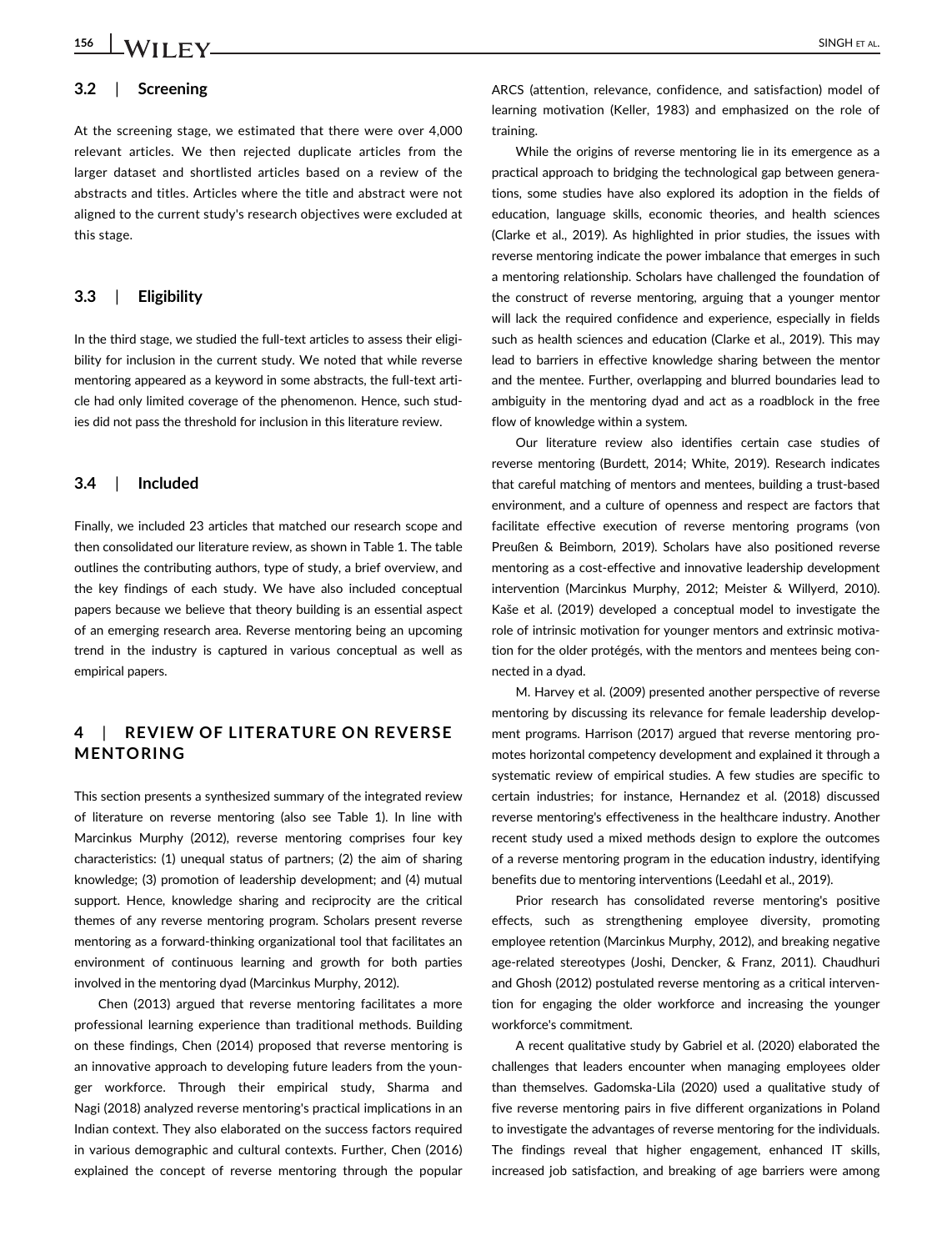### TABLE 1 Summary of integrated literature review

| Author                                                         | Type of study     | Overview                                                                                                                                                                                                                                                                           | <b>Findings</b>                                                                                                                                                                                                                                                 |
|----------------------------------------------------------------|-------------------|------------------------------------------------------------------------------------------------------------------------------------------------------------------------------------------------------------------------------------------------------------------------------------|-----------------------------------------------------------------------------------------------------------------------------------------------------------------------------------------------------------------------------------------------------------------|
| Baily (2009)                                                   | Conceptual        | Discusses limitations of reverse mentoring and<br>argues on broadening the scope beyond the<br>sharing of new IT skills                                                                                                                                                            | Reverse mentoring has more to it than<br>just technical knowledge sharing                                                                                                                                                                                       |
| M. Harvey, McIntyre,<br>Thompson Heames,<br>and Moeller (2009) | Conceptual        | Reverse mentoring is presented as a possible<br>intervention to create strong female leaders<br>with a global outlook                                                                                                                                                              | Steps to implement a global mentoring<br>program for female global managers                                                                                                                                                                                     |
| Marcinkus Murphy<br>(2012)                                     | Literature review | Identifies the characteristics, antecedents, and<br>outcomes of a reverse mentoring program.<br>A conceptual framework is developed.<br>Essential components to create a robust<br>reverse mentoring program are presented                                                         | Reverse mentoring is an elaborate<br>phenomenon that covers several<br>dimensions                                                                                                                                                                               |
| Chaudhuri and<br>Ghosh (2012)                                  | Conceptual        | Reverse mentoring is proposed as a social<br>exchange tool, leveraging competencies of<br>all generations, prepositions are presented                                                                                                                                              | Presents a mutual learning process<br>through reverse mentoring that<br>benefits both the parties involved in<br>the dyad                                                                                                                                       |
| Chen (2013)                                                    | Qualitative       | Fourteen participants of reverse mentoring<br>dyad were interviewed. Professional<br>profiling of gen X and Y. presented the<br>effect of reverse mentoring on the three<br>functions of traditional mentoring: Career<br>development, psychological support, and<br>role modeling | Reverse mentoring as an intervention to<br>manage a multi-generational workforce                                                                                                                                                                                |
| Chen (2014)                                                    | Qualitative       | Reviewed a scale on traditional mentoring<br>functions from the combined perspectives<br>of reverse mentoring and millennial<br>professional characteristics. Research<br>setting - Taiwan                                                                                         | The proposed scale helps in quantifying<br>reverse mentoring outcomes                                                                                                                                                                                           |
| Burdett (2014)                                                 | Qualitative       | A case-based approach is followed to examine<br>the experiences of a large Australian<br>government department, where reverse<br>mentoring was used for bridging the<br>technological divide                                                                                       | Reciprocal benefits for both the involved<br>parties. Formal reverse mentoring can<br>be made successful by defining clear<br>procedures and creating effective<br>structures. In addition, the time spent<br>on participant preparation is a crucial<br>factor |
| Sharma and Nagi<br>(2018)                                      | Quantitative      | Explored the factors affecting reverse<br>mentoring in the Indian context. $n = 530$                                                                                                                                                                                               | Practical implications for implementing a<br>successful reverse mentoring program                                                                                                                                                                               |
| Chen (2016)                                                    | Quantitative      | Use of the ARCS model of learning motivation<br>on the function of reverse mentoring.<br>$n = 225$                                                                                                                                                                                 | Training helps in the effectiveness of<br>reverse mentoring                                                                                                                                                                                                     |
| Harrison (2017)                                                | Conceptual        | A systematic review of empirical studies to<br>understand how millennial leaders can be<br>developed using innovator competencies.<br>Eleven studies were identified and reviewed<br>systematically                                                                                | Reverse mentoring promotes horizontal<br>competency development, and<br>generational characteristics are<br>associated with Information<br>Communication Technology (ICT) and<br>reverse mentoring                                                              |
| Gerpott et al. (2017)                                          | Qualitative       | The intergenerational learning process was<br>studied over 3 years for younger mentors<br>and older learners ( $n = 31$ ). A three-phased<br>model of intergenerational learning<br>proposed: Familiarization, assimilation, and<br>detachment                                     | Proposed intergenerational learning to be<br>conceptualized as a bidirectional<br>process                                                                                                                                                                       |
| Breck, Dennis, and<br>Leedahl (2018)                           | Qualitative       | Identified three themes related to social<br>connection during an inter-generational<br>learning process. Focused at enhancing self-<br>efficacy for older learners, doing away with<br>the age-related stereotypes, and enhancing<br>cross-generation connect and engagement      | Reverse mentoring as an intervention to<br>decrease the social isolation of older<br>adults by empowering them technically                                                                                                                                      |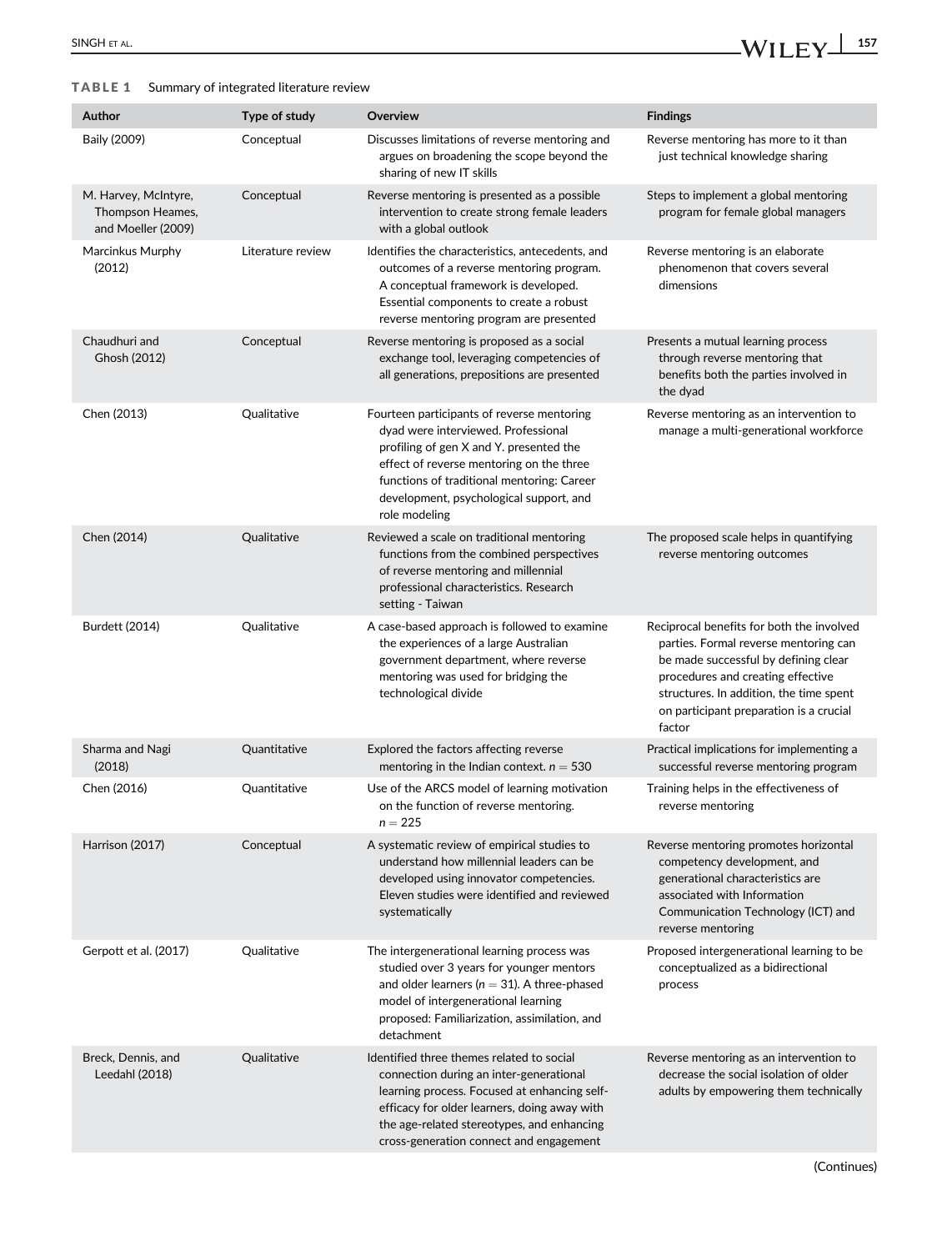### TABLE 1 (Continued)

| Author                                                | Type of study | Overview                                                                                                                                                                                                                                              | <b>Findings</b>                                                                                                                                                                                                              |
|-------------------------------------------------------|---------------|-------------------------------------------------------------------------------------------------------------------------------------------------------------------------------------------------------------------------------------------------------|------------------------------------------------------------------------------------------------------------------------------------------------------------------------------------------------------------------------------|
| Hernandez, Poole Jr,<br>and Grys (2018)               | Conceptual    | Focuses on creating future leaders from the<br>current millennials                                                                                                                                                                                    | Reverse mentoring as an effective<br>intervention to create future leaders                                                                                                                                                   |
| White (2019)                                          | Qualitative   | The importance of transformation and<br>advancement within Aflac. Three critical<br>interventions are studied: Career success<br>center, upskilling employees for the future,<br>and reverse mentoring programs                                       | Innovative ways to transform and<br>advance the workforce                                                                                                                                                                    |
| Kaše, Saksida, and<br>Mihelič (2019)                  | Quantitative  | Sample of younger mentors ( $n = 457$ ) and<br>older learners ( $n = 293$ ). Examined the<br>psychological processes that contribute to<br>skill development in a reverse mentoring<br>program                                                        | Motivational processes in reverse<br>mentoring unfold differently for the<br>involved participants                                                                                                                           |
| Chaudhuri (2019)                                      | Conceptual    | Creating a conducive culture in order to<br>implement a reverse mentoring program and<br>making it successful                                                                                                                                         | Ten key hallmarks to implement a<br>successful reverse mentoring program                                                                                                                                                     |
| von Preußen and<br>Beimborn (2019)                    | Qualitative   | Focuses on the outcomes and success factors<br>of reverse mentoring programs. Nine pairs<br>in four different organizations were<br>interviewed. Thirty-one different outcomes<br>were explored and discussed. Success<br>factors were also presented | Reverse mentoring is much beyond<br>technical knowledge sharing. Several<br>outcomes can be explored for the<br>longevity of this phenomenon                                                                                 |
| Leedahl et al. (2019)                                 | Mixed methods | Quantitative and qualitative data were<br>collected to study a reverse mentoring<br>program at a mid-sized public university.<br>Research setting - New England                                                                                       | Best practices for intergenerational<br>learning are presented                                                                                                                                                               |
| Clarke, Burgess, van<br>Diggele, and<br>Mellis (2019) | Conceptual    | Examines the role of reverse mentoring in<br>medical education, and health services due<br>to increased adoption of advanced<br>technologies in the healthcare sector                                                                                 | Literature review reveals limited research<br>on reverse mentoring in areas beyond<br>mainstream business. Suggests<br>application of reverse mentoring<br>programs in medical education sector                              |
| Gabriel, Alcantara, and<br>Alvarez (2020)             | Qualitative   | Examines the leadership attributes and<br>potential of millennial managers in the<br>context of Philippine workplace culture                                                                                                                          | Leadership abilities of the younger<br>workforce are in nascent stages of<br>development. Reverse mentoring is<br>found to be an important intervention<br>to promote future leaders                                         |
| Pruett (2020)                                         | Qualitative   | Covers a literature review on the influence of<br>mentoring programs for a multi-generational<br>workforce. In addition, covers the best<br>strategies to implement mentoring programs                                                                | Positive outcomes of mentoring on<br>knowledge transfer by way of                                                                                                                                                            |
| Gadomska-Lila (2020)                                  | Qualitative   | Identifies advantages of reverse mentoring<br>based on qualitative methods and semi-<br>structured interviews, along with conditions<br>that promote desired advantages. Research<br>context - Poland                                                 | Presented various benefits of reverse<br>mentoring such as effective knowledge<br>sharing, employee engagement,<br>leadership development, building<br>intergenerational relations                                           |
| Raza and<br>Onyesoh (2020)                            | Qualitative   | Adopts RM program with DE&I angle and<br>paired a senior white leader (who acted as<br>mentee) with two junior black and minority<br>ethnic (BME) staff (who acted as mentors)<br>who met six times over a period of<br>6 months                      | Findings revealed several positive<br>outcomes of RM at different levels<br>(individual, departmental,<br>organizational, and symbolic); such as<br>usage of gender inclusive language,<br>meeting targeted staffing for BME |

the many positive reverse mentoring outcomes at an individual level. For organizations, the visible outcomes were, among others, effective knowledge sharing, increased efficiency, better onboarding, higher creativity, and innovativeness (Gadomska-Lila, 2020).

A recent study by Raza and Onyesoh (2020) explored reverse mentoring using a diversity lens: a senior white leader (mentee) was paired with two junior black and minority ethnic (BME) staff (mentors), who met six times over 6 months. The findings revealed several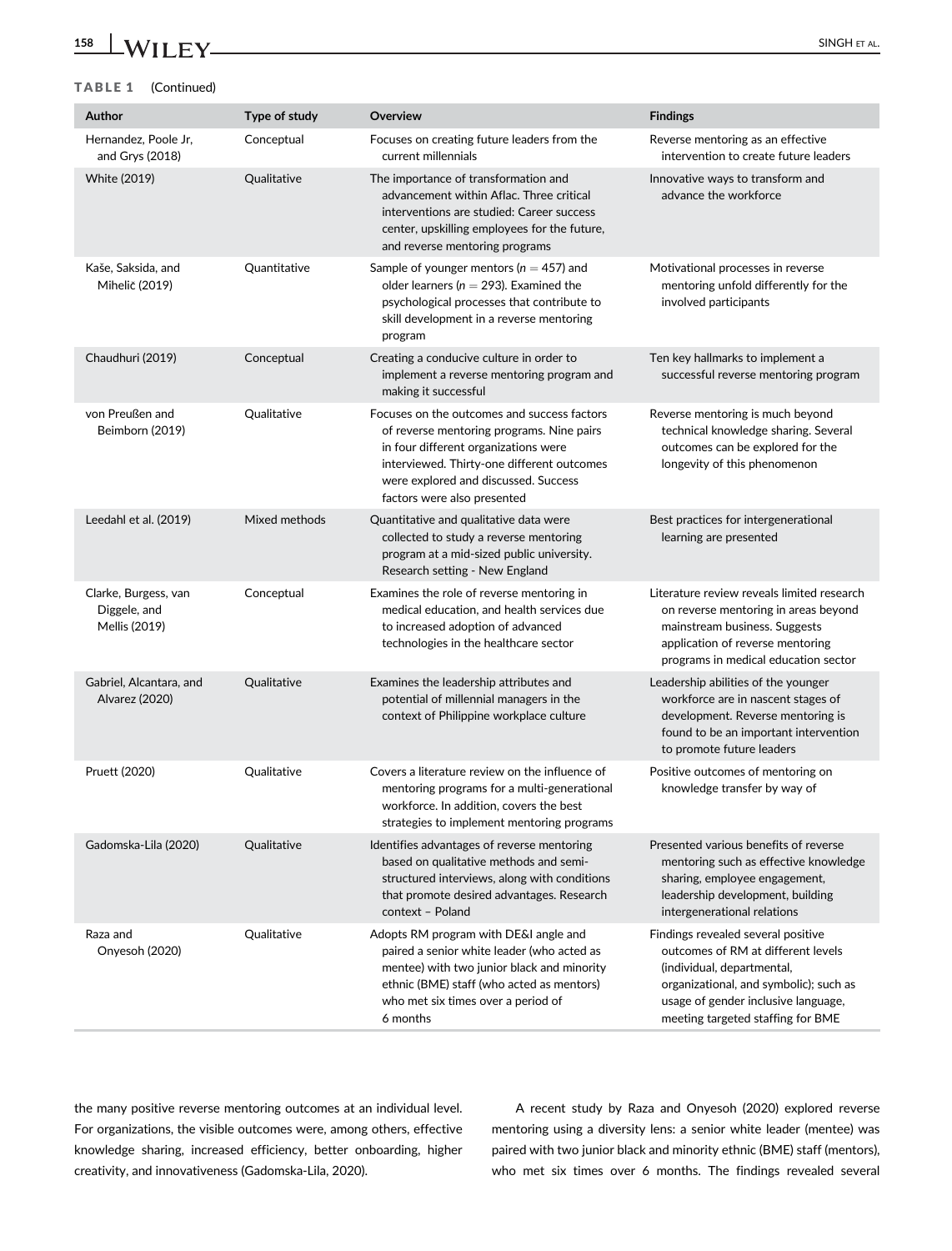positive outcomes of this reverse mentoring program at different operation levels (individual, departmental, organizational, and symbolic), such as gender-inclusive language usage and meeting staffing targets for BME employees.

The literature review findings reveal that reverse mentoring has yet to receive the required traction in practice, which is unsurprising given the limited number of empirical studies and smaller sample sizes (Chen, 2016). Further, the limited literature on reverse mentoring is coupled with issues of research quality (Sulopuisto, 2020). We argue that limiting discourse about reverse mentoring primarily to the digital learning framework precludes many other areas of research, like NWoW, work–life balance, workplace diversity, and inclusion. In the next section, we discuss the scant adoption of reverse mentoring in practice and argue that reverse mentoring should be broadened to promote knowledge sharing in NWoW.

### 5 | FROM REVERSE MENTORING TO IGL

Research on reverse mentoring has also faced criticism. Baily (2009) posited that reverse mentoring is not a widespread phenomenon and that the focus has primarily been on the transfer of technical competencies. We posit that reverse mentoring may face challenges from rapidly emerging online training platforms, which enable self-learning as an effective way to cope with technology shifts.

Cultural contexts might also impact reverse mentoring's adoption, as the elements of power–distance and collectivism significantly impact the mentoring relationship (Ramaswami & Dreher, 2010). Hall (1989) categorized cultures into high context (HC) and low context (LC), based on differences in communication style and culture, such as differences between collectivist and individualist cultures (Hofstede, 2011). In an HC culture, knowledge is usually not explicitly written or spoken; hence, communication is rather indirect and ambiguous. In addition, HC culture is usually stable, cohesive, and not prone to frequent changes (Nishimura, Nevgi, & Tella, 2008). This may lead to knowledge transfer challenges, so a reverse mentoring intervention in an HC culture may not yield great success.

For instance, reverse mentoring's key premise is a role reversal, which contradicts the general ideology of placing an older employee in a perceived superior position in certain hierarchical cultures. We believe that such an arrangement may not be accepted or widely adopted HC cultures where knowledge is situational, in contrast to LC cultures where knowledge is transferable. Reverse mentoring inverts the widely popular dyadic mentoring relationship, and it contradicts the more widely accepted norm of having an older mentor and a younger protégé (Chaudhuri, 2019). In an LC culture, language is explicit, and communication is linear and direct (Nishimura et al., 2008). In addition, an LC culture tends to be individualist rather than collectivist, implying that individuals have primacy over group needs. This indicates that a reverse mentoring initiative, when applied in an HC culture, may be less successful than if it is applied in an LC culture.

Further, inhibitions to accept a younger mentor seem to emerge from the general perception about the younger generation, which is often stereotyped as casual, focused, frivolous, lazy, and spoiled (Breck et al., 2018). However, contrary views posit that the younger generation is perfectionist, less selfish, oriented toward social and community issues, and has a high desire to learn and grow in the workplace (Arnett, 2013). Another limitation of a reverse mentoring intervention is that it is often conceptualized as a short-lived process that concludes with the transmission of specific knowledge from a younger mentor to an older protégé. In contrast, knowledge sharing is a continuously evolving and enduring process.

Prior research has demonstrated that reciprocal knowledge sharing results in successful employee performance (Aryee, Walumbwa, Seidu & Otaye, 2016). Scholars have recommended expanding the scope of reverse mentoring (Mullen & Noe, 1999) given its benefits to knowledge sharing. Such shared experiences impact on the behavior and expectations of individuals in the workplace. Although IGL is a common phenomenon in practice, research on it has only recently gained impetus (Ropes, 2013; Tempest, 2003). Traditionally, IGL was considered more unidirectional, according to which people with higher knowledge shared their knowledge with those with less experience or knowledge (J. F. Harvey, 2012).

Another factor that has encouraged research on IGL is the management of tacit knowledge, which is difficult to imitate and translate through the usual training methods. As Wagner and Sternberg (1985) showed, tacit knowledge is an aspect of practically intelligent behavior acquired through experience and is unrelated to general cognitive ability. The earlier manifestations of IGL regarding tacit knowledge involved the older workforce sharing their practical knowledge with the younger generations (Zucchero, 2011). Knowledge sharing in uncertain times becomes a key challenge for contemporary organizations because of the dynamic environment. It is also imperative to preserve the tacit knowledge residing in various generational cohorts in the organization and to encourage a bilateral learning process that cuts across generations. In addition, the changing demographics of the workforce are an ongoing stress test of the KM capabilities of organizations.

Through an IGL program, different generations can share their tacit knowledge and build peer relationships, which is likely to provide organizations with competitive advantages (Calo, 2008). Prior research has established that peer relationships play a more instrumental role in career development than traditional mentoring relationships (Kram & Isabella, 1985). Based on the literature review, we argue that an IGL program is a more appropriate and sustainable approach to achieving individual and organizational outcomes in the long term while nurturing a culture of knowledge sharing.

Hence, we present three arguments why it is necessary to expand the phased model of Gerpott et al. (2017). First, our synthesized literature review reveals that research and theory building in the field of IGL are sparse. Second, to broaden the scope of IGL programs, our conceptual model proposes two new stages of application and advancing to supplement the earlier model. Third, we posit that the model does not need to follow a sequential approach, and the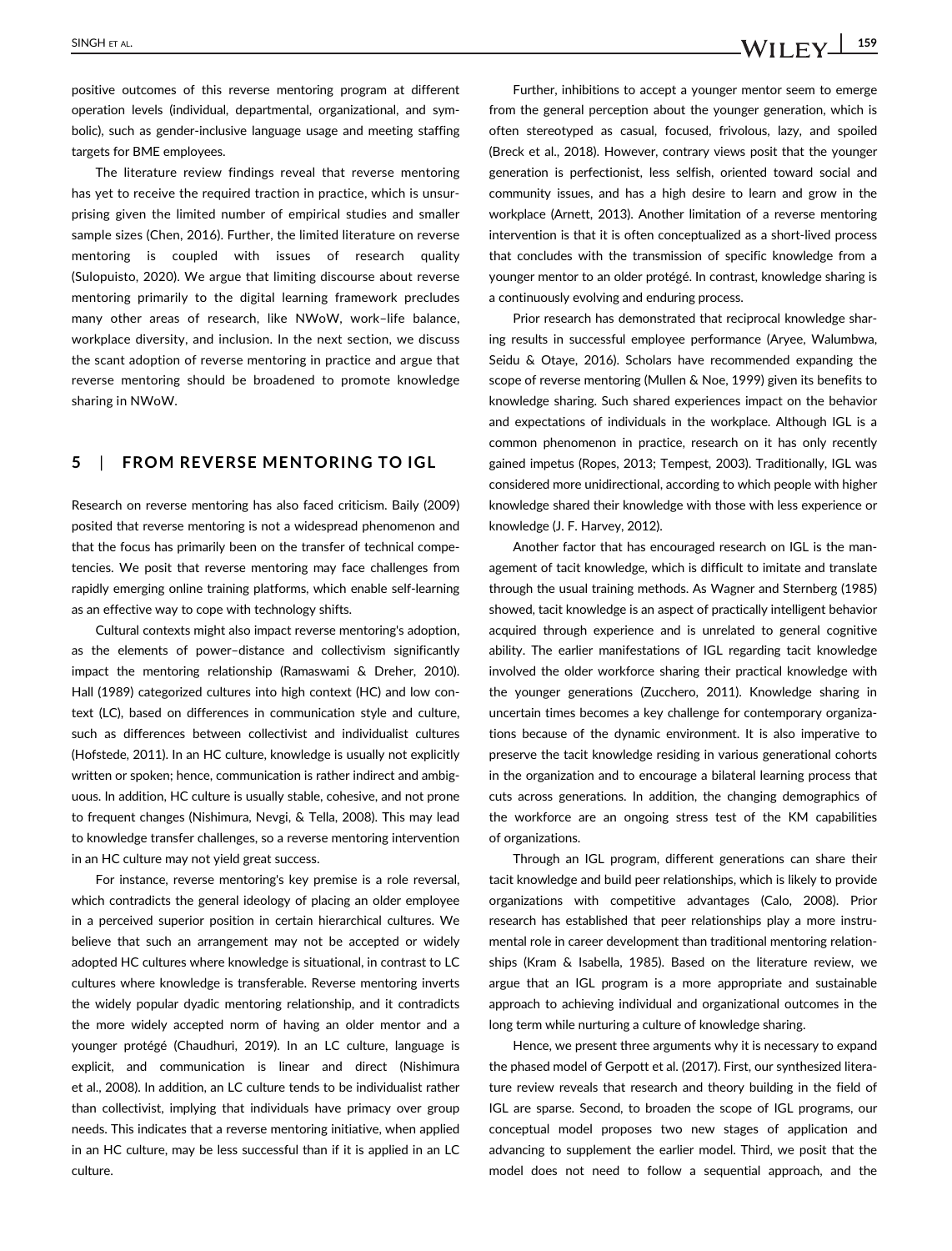160 SINGH ET AL.

detachment stage proposed by Gerpott et al. (2017) might not exist in every organizational context. In relation to NWoW, this final stage of detachment may not hold, so the phased model might culminate at the assimilation stage itself.

Further, COVID-19 has widened the gap between various generations in the remote work setup. The older workforce is feeling left out of various new developments around technology and NWoW, and the younger workforce is not getting the required mentoring and is feeling detached from its roots (Ayalon et al., 2020). Based on these arguments, we postulate a need for a renewed model of knowledge sharing for the current COVID-19 situation, and one, which corroborates with the dynamism of NWoW and helps in the transfer of tacit knowledge.

## 6 | CONCEPTUAL MODEL OF IGL

During the current pandemic, when a large segment of the active workforce is working in a remote setup, effective knowledge transfer across various employees' cohorts has become problematic. While there are several informal opportunities for knowledge sharing in a typical office setup, knowledge sharing gets deprioritized in a virtual workplace. Our literature analysis indicates that an intergenerational knowledge-sharing program usually has a more prolonged impact and is not likely to be driven by a formal time-bound closure. Hence, it makes the knowledge-sharing process transcend times of uncertainty such as that caused by the current pandemic.

We propose a conceptual framework of IGL comprising four stages: association, acquisition, application, and advancing to promote knowledge sharing. These four stages augment the understanding of IGL in the context of the pandemic. While the earlier models conclude at a detachment stage in which the mentor and the protégé conclude their knowledge-sharing process, we posit that an IGL program may not necessarily have a formal closure. In this model, the participants' association progresses through various stages and enables knowledge sharing between different generations. This model's key feature is the evolving role of a manager across the four stages of the knowledge-sharing process, which distinguishes it from the earlier models of learning and reverse mentoring. The manager acts as a relational bridge between the two generations who come forward for an IGL program. Unlike earlier models, both the participants switch their roles across various stages, implying there is no designated "mentor" or "protégé" in the proposed model. Moreover, the proposed model is triadic rather than dyadic, given that a manager acts as a facilitator throughout the intervention. The following subsections explain the knowledge-sharing process as it evolves through the four stages of the proposed model.

#### 6.1 | Association

In the first stage of association, the manager acts as a broker and brings together the participants from different generations keen to participate in this triadic knowledge-sharing process. The manager and the two participants explore the possible training needs and areas of knowledge exchange, and they identify their learning goals. While no formal training-need analysis is done in this intervention, an open and insightful conversation between the participants promotes an understanding of individual-specific training requirements. The manager brings the participants together on a common platform and helps them to develop flexible and evolving learning plans that cater to their mutual learning needs.

As the IGL intervention is bilateral and evolving, this framework also enables the flexibility to have multiple learning plans spaced out across time. Thus, knowledge sharing is likely to occur on an ongoing and evolving basis, which is especially important in the current uncertain times. The manager's role is crucial as he/she acts as an informal checkpoint to monitor the participants' compatibility in this intervention.

#### 6.2 | Acquisition

In the acquisition stage, the knowledge-sharing process is initiated between the two participants. The manager's role now evolves to become that of a facilitator, and the participants adopt various methodologies for transferring knowledge, such as informal meetings, demo sessions, on-the-job training, and live sessions. These methodologies could be combined in various ways to suit the mutual learning goals. The roles of mentor and protégé are switched periodically at different stages of the learning process, and this is primarily driven by the role that a participant is playing based on the evolving knowledgesharing process.

The participants absorb knowledge and acquire new learning as they proceed in the knowledge-sharing process. Tacit knowledge sharing also happens in this stage as participants do not rely on the existing content or formalized modules, instead leveraging their respective areas of expertise. We propose that two-way knowledge sharing takes place at this stage and that both participants in such a program gain from it.

#### 6.3 | Application

In the third stage, the participants adopt the learning and outcomes by specifically applying them in a professional or personal setting. The manager who now acts as a consultant, encourages and motivates the participants to apply their newly acquired knowledge across different work segments. Since IGL is predominantly a self-evolving process, it facilitates agile adaptation to the work environment's rapidly changing demands. Hence, its application does not become a forced choice but is more of a self-driven approach to sharing and using the tacit knowledge among the participants. This self-evolving intervention thus provides the right push to promote KM in times of a crisis like the current pandemic. This stage also enables identification of errors due to the mentee closely working with the mentor.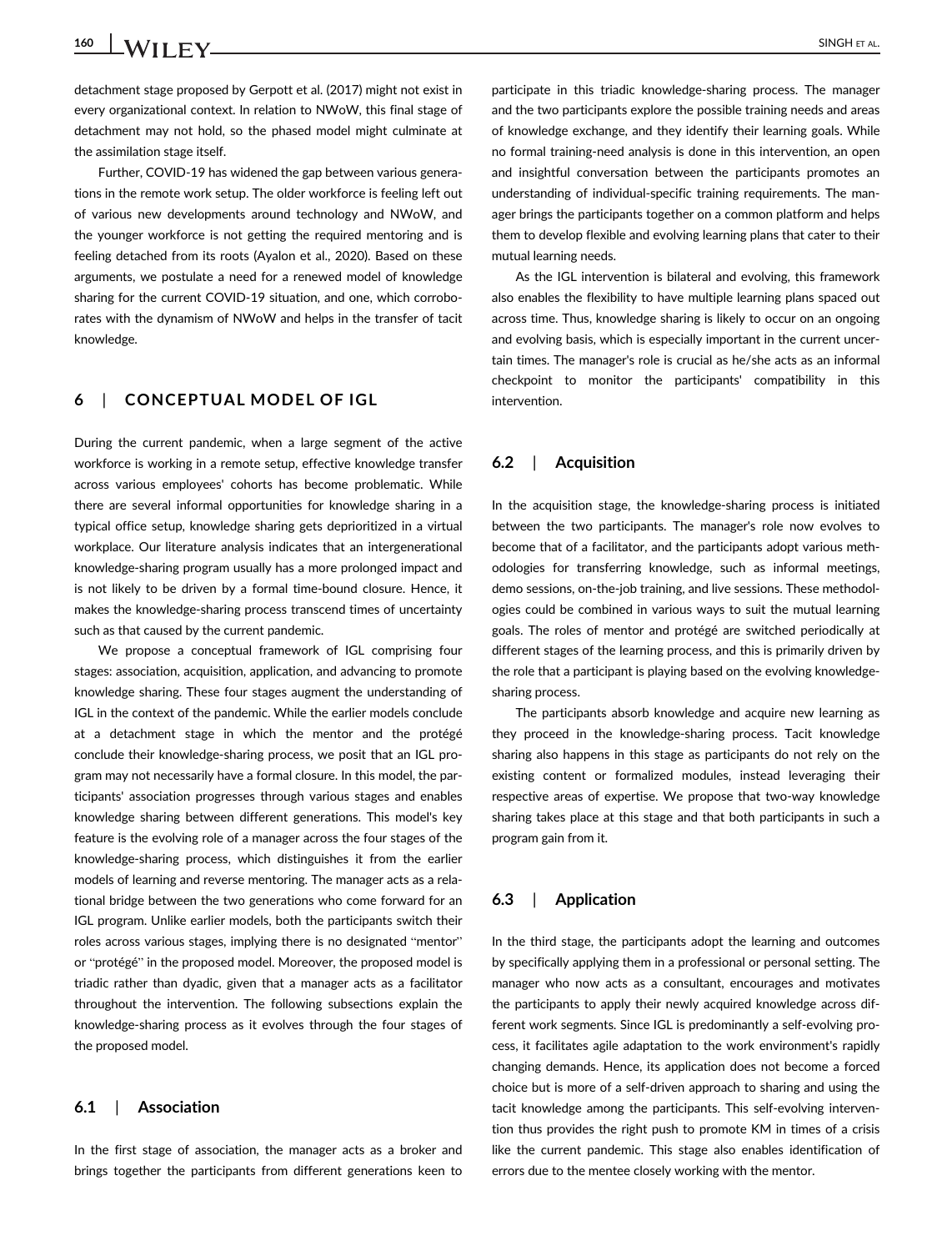We further contend that, given the generational differences between the participants, the application of acquired knowledge (both explicit and implicit) will be heavily driven by constant encouragement. In addition, since this model of IGL is unconstrained by the availability of time, it provides the space and flexibility to adapt and apply the acquired knowledge when the participants feel ready. We argue that such a self-driven approach will be beneficial in the rapid adoption of an IGL program.

#### 6.4 | Advancing

In the fourth and final stage, the learning relationship between the two participants progresses to an advanced level. The manager now plays the observer's role and keenly traces the two participants' knowledge-sharing journey. While the participants continue to share their tacit knowledge and skills regularly, they continue to seek newer skills. Hence, there is no formal closure in an IGL program, and it goes beyond the boundaries of a traditional mentoring intervention or even a reverse mentoring program. When participants bond at an informal and personal level, the association tends to be stronger and more useful as they tend to share experiences more freely and comfortably. The advancing stage also allows for more effective feedback mechanisms, which are operational in an informal mode.

## 7 | DISCUSSION

The proposed conceptual framework offers several advantages over reverse mentoring and the earlier models of IGL. Being free from generational biases, this model can be quickly adopted by practitioners across various contexts and can help manage the tacit knowledge that resides throughout the organization. The four stages of the proposed conceptual model, as depicted in Figure 2, may not always be sequential, unlike in the earlier models. For instance, when the participants have prior familiarity with each other, the first stage of accommodation might be relatively shorter or even non-existent. In such a scenario, the knowledge-sharing process might commence from the acquisition stage. Further, the final stage of advancing can vary from one context to another, depending on whether the tacit knowledge has been appropriately transferred or needs to be transferred in due time.

The proposed framework has several expected outcomes: meaningful engagement of an age-diversified workforce, enhanced motivation, increased productivity and efficiency, and promotion of a culture of knowledge sharing. Another essential distinction between this model and earlier models is the absence of a pre-set mentor and protégé, implying that such a program can be successfully adopted even in HC cultures where reverse mentoring could not be adopted. Given that it is free from designation biases, the framework's generalizability is higher than that of other models. In addition, an IGL can act as a constant source of motivation for various involved parties as it is an expansion of the reverse mentoring framework intended to offer

**Association**

Participant 1----- Manager (Broker) ----Participant 2



**Application**

Participant 1----- Manager (Consultant) ----Participant 2

**Advancing**

Participant 1----- Manager (Observer) ----Participant 2



varying degrees of motivation to the mentor and the mentee (Kaše et al., 2019).

The idea behind promoting knowledge sharing as a self-driven process could also be explained by way of a recent knowledge dynamics model presented by Bratianu and Bejinaru (2019). Their study was the first to present knowledge as an energy metaphor, whereby they explained knowledge dynamics' transformational process as akin to thermodynamics. They argued that the SECI model, as a social phenomenon, is contextual and cannot promote knowledge transfer. Instead, the social spiral of knowledge creation (called *Ba* in Japanese) could be any space in which knowledge is created. This holds for the current scenario of the COVID-19 pandemic, which has led to more virtual and geographically displaced teams. In such a situation, knowledge sharing faces challenges if based on the earlier models of KM. However, our proposed framework crosses a physical office's spatial boundaries and transcends spaces to promote a self-driven knowledge-sharing process. The transferability of knowledge is imperative for ensuring knowledge dynamics, and hence it becomes crucial to assess the current dynamics before adopting an IGL program.

We also posit that an IGL will promote diversity within an organization because the different generations involved in such a program benefit from each other's perspectives on various emerging trends. For instance, Raza and Onyesoh (2020) studied several positive outcomes of a reverse mentoring program from a diversity perspective and indicated that a long association with increased frequency of connecting will lead to better results. We suggest that extending this to an IGL program would result in various generations coming together to promote knowledge sharing, and that the relationship between the generations would not be bound by time or space.

Our framework also promotes counter-knowledge created during an IGL intervention through informal communication channels, which would lead to knowledge sharing. This aligns with prior studies, which have established that counter-knowledge is not always bad (Baumeister et al., 2004). The triadic nature of the proposed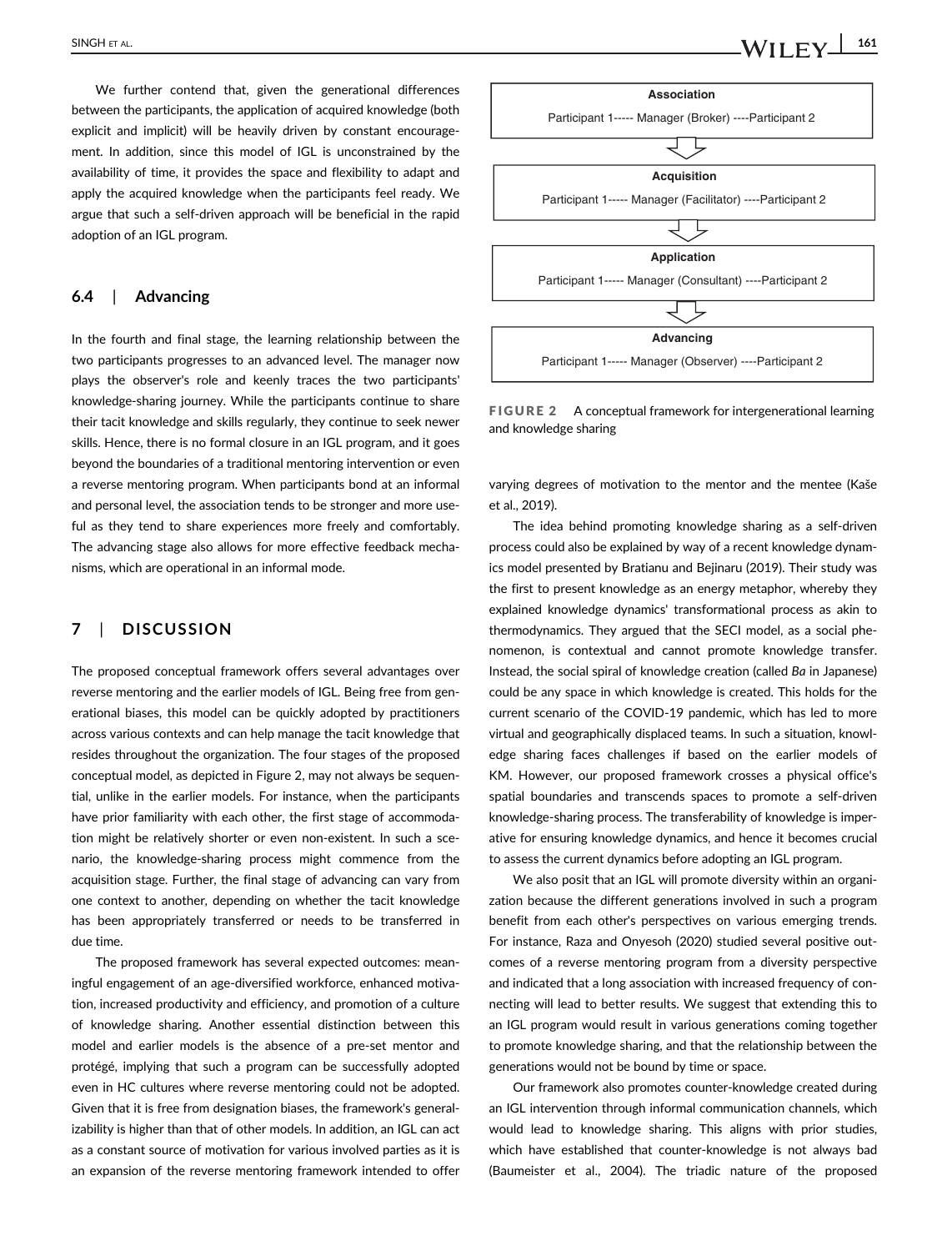framework means that counter-knowledge will be embedded within the framework, as the model is not a formal intervention. Hence, any side effects from counter-knowledge could be mitigated by way of unlearning, as suggested by prior studies (Cegarra-Navarro et al., 2012). The conceptual framework offers the scope to improvise, as the nuances of generational differences vary among generational cohorts and evolve with time.

## 8 | KNOWLEDGE SHARING THROUGH IGL DURING COVID-19

Knowledge inherent in an organization provides a competitive advantage, and a practical KM process promotes learning. Knowledge sharing is a key premise for all forms of mentoring, be it traditional mentoring, reverse mentoring, or the proposed form of IGL. However, the efficacy of each of these interventions differs based on the context in which they are applied. In the current context of COVID-19, there is an apparent drift between various generational cohorts (Ayalon et al., 2020).

The proposed conceptual framework contributes by providing a practical knowledge-sharing approach between various generational cohorts in an organization. Moreover, such an intervention is likely to help preserve the traditional organizational values and culture by sharing them across generations. While the older generation can drive reinfusion of values and culture, the younger workforce can, in turn, equip the older cohort technically and help them to adapt to the NWoW. Hence, IGL promotes the co-creation of a supportive culture in times of uncertainty such as that of the current pandemic. Our model differs from the traditional dyadic models by presenting a triadic relationship more appropriate to the current times. Along with the two participants in an IGL program, the role of the manager also evolves. As explained in the model, the manager starts as a broker in the initial stage, moves on to become a facilitator, then a consultant, before, in the final stage, acting as an observer.

Bratianu and Bolisani (2015, p. 170) stated that the "future is not a simple extrapolation of the present, but a thinking world where new knowledge should be created and processed to achieve some strategic business objectives." Research indicates that excessive formal training interventions may not be effective and successful in the current COVID-19 situation. Such programs usually cover a large audience and are facilitated by one or two trainers, whereas an IGL is a focused and bilateral relationship involving two employees and a manager.

Further, engaging employees in a remote setup becomes essential and achievable through such an IGL intervention. Despite operating in a virtual work environment, when participants are brought together in an IGL program they are more likely to feel engaged, motivated, and committed to the cause of knowledge sharing. Given these benefits, we foresee that the proposed framework will have high receptivity during the COVID-19 uncertainties and offers a mechanism for knowledge sharing beyond the regular work boundaries. It provides a platform for the various generations to express themselves, share their tacit knowledge, and contribute to creating a learning organization.

## 9 | LIMITATIONS AND FUTURE RESEARCH DIRECTION

Our study has certain limitations, the most apparent being the absence of empirical evidence to validate the proposed conceptual model. We believe that the model needs to be stress-tested in an organizational setup where multiple generations co-exist and an IGL intervention is adopted to promote knowledge sharing. The impact of the model on knowledge sharing in a virtual workplace needs to be qualitatively assessed. Hence, we encourage future research to explore the IGL phenomenon and its adoption and impact in times of crisis and uncertainty. Further, Baily (2009) argued that an IGL program's success depends significantly on a culture of openness and trust. We posit that knowledge transfer varies between HC and LC cultures; hence, future studies could test this by comparing the two different contexts.

From the perspective of feedback and feed-forward mechanisms involved in the iterative learning process (Cathcart, Greer, & Neale, 2014), our framework has a limitation because the process culminates at the advancing stage. The unexpected errors encountered in the application stage, when the mentor may lack expertise, would require the intervention of the manager to find a possible resolution mechanism. This requires calibration in terms of a new dyad or some external intervention. We recognize that real-time feedback and feedforward processes occur across every stage and involve every generation. However, there are critical elements of the feedback process that could impact this model's operationalization.

Another limitation concerns the distinct attributes of the individuals involved in an IGL intervention. A recent study by Gadomska-Lila (2020) pointed to the nuance of matching the generations in a reverse mentoring program and studied unique relations, such as a mentor being a younger woman. Hence, future research could focus on the element of gender in the learning and knowledge sharing process. Future studies could also explore how knowledge sharing in a period of uncertainty results in unlearning and IGL taking place over an unprecedentedly short time span.

#### 10 | CONCLUSION

In this study, we have built an argument supporting IGL as a useful intervention to promote knowledge transfer in times of crisis. The merits of the proposed framework are that it meaningfully develops, engages, and retains the age-diversified workforce, and manages the tacit knowledge that resides in an organization. The synthesized literature review helped us identify the need for a framework for knowledge sharing appropriate to NWoW. We believe this is a crucial contribution of this study, especially at the present moment when a large segment of the active workforce is working remotely.

The proposed framework for IGL would help restructure the existing KM interventions by providing an informal and self-driven approach. In the context of the current pandemic, the IGL framework is a fresh way of looking at the knowledge-sharing process and one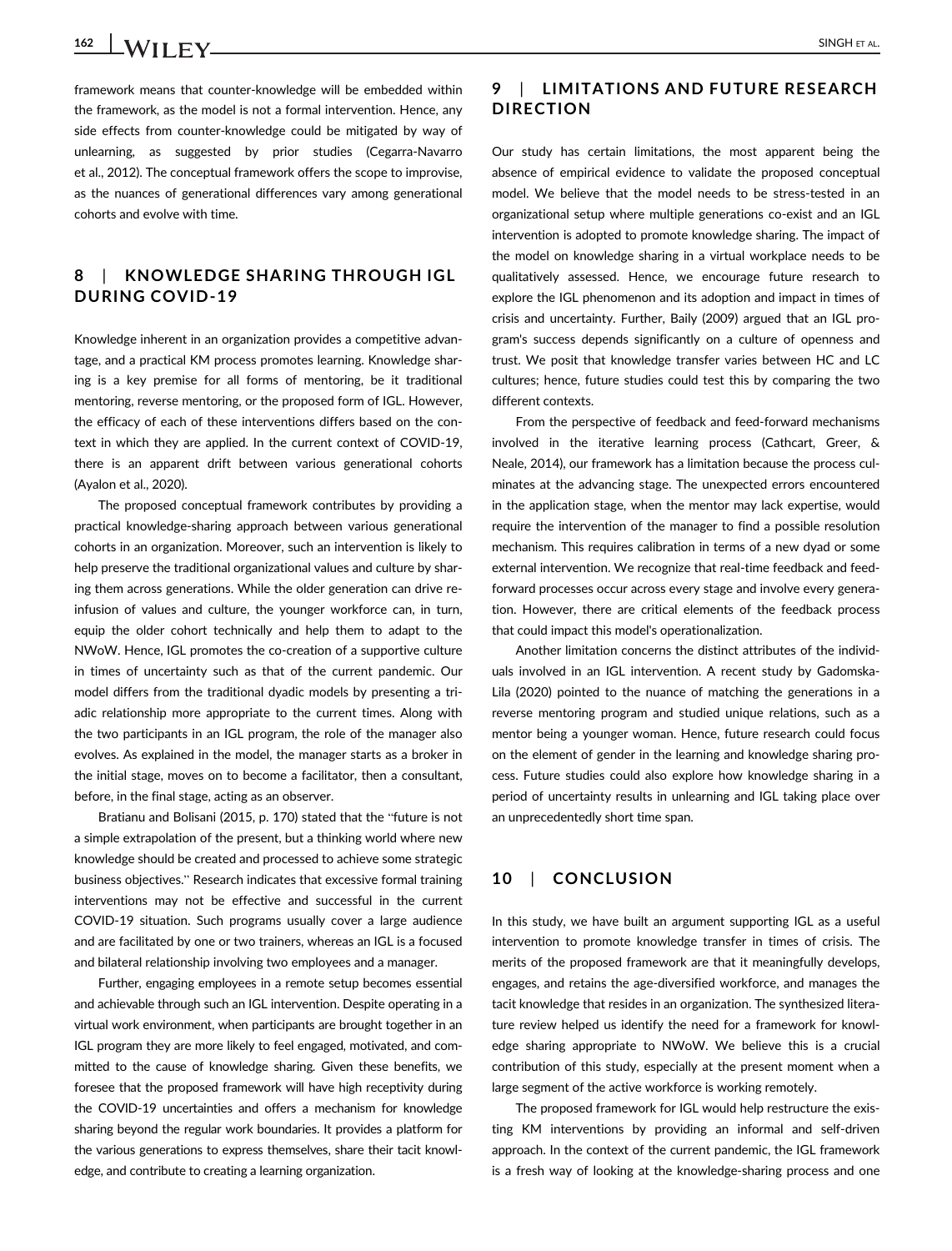that involves all parties, irrespective of age, gender, ethnicity, or position in an organization, contributing and gaining immensely. It also provides a scalable and sustainable mechanism to share tacit knowledge, which otherwise resides in various system pockets (Busch, Venkitachalam, & Richards, 2008). This resonates with the ideology of NWoW, which promotes diversity and an inclusive culture.

To conclude, we believe that IGL offers a promising future for mentoring by embracing the diversity of the workforce, promoting knowledge sharing, and fostering relationships, especially in a time of uncertainty and crisis, such as that of the current COVID-19 pandemic.

#### ENDNOTE

<sup>1</sup> RUPT; see https://www.ccl.org/blog/navigating-disruption-vuca-alternative/.

#### DATA AVAILABILITY STATEMENT

Data sharing not applicable to this article as no datasets were generated or analysed during the current study.

#### ORCID

*Surabhi Singh* https://orcid.org/0000-0001-6520-8978 *Nobin Thomas* https://orcid.org/0000-0003-3664-0272 *Ranjeet Numbudiri* https://orcid.org/0000-0003-0640-2265

#### **REFERENCES**

- Andreeva, T., & Ikhilchik, I. (2011). Applicability of the SECI model of knowledge creation in Russian cultural context: Theoretical analysis. *Knowledge and Process Management*, *18*(1), 56–66.
- Arnett, J. J. (2013). The evidence for generation we and against generation me. *Emerging Adulthood*, *1*(1), 5–10.
- Aryee, S., Walumbwa, F. O., Seidu, E. Y., & Otaye, L. E. (2016). Developing and leveraging human capital resource to promote service quality: Testing a theory of performance. *Journal of Management*, *42*(2), 480–499.
- Ayalon, L., Chasteen, A., Diehl, M., Levy, B., Neupert, S. D., Rothermund, K., … Wahl, H. W. (2020). Aging in times of the COVID-19 pandemic: Avoiding ageism and fostering intergenerational solidarity. *The Journals of Gerontology: Series B*, *76*(2), e49–e52.
- Baily, C. (2009). Reverse intergenerational learning: A missed opportunity? *AI & Society*, *23*(1), 111–115.
- Baumeister, R. F., Zhang, L., & Vohs, K. D. (2004). Gossip as cultural learning. *Review of General Psychology*, *8*(2), 111–121.
- Becker, K. L., Richards, M. B., & Stollings, J. (2020). Better together? Examining benefits and tensions of generational diversity and team performance. *Journal of Intergenerational Relationships*, 1–21. https://doi.org/ 10.1080/15350770.2020.1837708.
- Bontis, N., Crossan, M. M., & Hulland, J. (2002). Managing an organizational learning system by aligning stocks and flows. *Journal of Management Studies*, *39*(4), 437–469.
- Bratianu, C., & Bejinaru, R. (2019). The theory of knowledge fields: A thermodynamics approach. *System*, *7*(2), 20.
- Bratianu, C., & Bolisani, E. (2015, September). Knowledge strategy: An integrated approach for managing uncertainty. Paper presented at: Proceedings of the 16th European conference on Knowledge Management (pp. 169-177).
- Breck, B. M., Dennis, C. B., & Leedahl, S. N. (2018). Implementing reverse mentoring to address social isolation among older adults. *Journal of Gerontological Social Work*, *61*(5), 513–525.
- Burdett, J. (2014). Reverse mentoring becomes a two-way street: Case study of a mentoring project for IT competence. *Development and Learning in Organizations: An International Journal*, *28*(3), 13–16.
- Busch, P., Venkitachalam, K., & Richards, D. (2008). Generational differences in soft knowledge situations: Status, need for recognition, workplace commitment and idealism. *Knowledge and Process Management*, *15*(1), 45–58.
- Calo, T. J. (2008). Talent management in the era of the aging workforce: The critical role of knowledge transfer. *Public Personnel Management*, *37*(4), 403–416.
- Cathcart, A., Greer, D., & Neale, L. (2014). Learner-focused evaluation cycles: Facilitating learning using feed-forward, concurrent and feedback evaluation. *Assessment & Evaluation in Higher Education*, *39*(7), 790–802.
- Cegarra-Navarro, J., Eldridge, S., & Sánchez, A. (2012). How an unlearning context can help managers overcome the negative effects of counter-knowledge. *Journal of Management & Organization*, *18*(2), 231–246.
- Cegarra-Navarro, J. G., Soto-Acosta, P., & Martinez-Caro, E. (2016). Linking counter-knowledge to goal orientation through an unlearning context—A study from a Spanish university. *Learning and Individual Differences*, *45*, 260–267.
- Chaudhuri, S. (2019). Perspectives in HRD—Reverse mentoring: Hallmarks for implementing an intergenerational intervention. *New Horizons in Adult Education and Human Resource Development*, *31*(3), 65–71.
- Chaudhuri, S., & Ghosh, R. (2012). Reverse mentoring: A social exchange tool for keeping the boomers engaged and millennials committed. *Human Resource Development Review*, *11*(1), 55–76.
- Chen, Y. C. (2013). Effect of reverse mentoring on traditional mentoring functions. *Leadership and Management in Engineering*, *13*(3), 199–208.
- Chen, Y. C. (2014). Examining traditional mentoring functioning scale considering reverse mentoring and the work characteristics of millennials. *International Journal of Technology, Policy and Management*, *14*(3), 205–219.
- Chen, Y. C. (2016). Effect of using the attention, relevance, confidence, and satisfaction model of learning motivation on the function of reverse mentoring. *International Journal of Human Resources Development and Management*, *16*(3–4), 161–175.
- Clarke, A. J., Burgess, A., van Diggele, C., & Mellis, C. (2019). The role of reverse mentoring in medical education: Current insights. *Advances in Medical Education and Practice*, *10*, 693.
- Cox, C. B., Young, F. K., Guardia, A. B., & Bohmann, A. K. (2018). The baby boomer bias: The negative impact of generational labels on older workers. *Journal of Applied Social Psychology*, *48*(2), 71–79.
- Crossan, M. M., Lane, H. W., & White, R. E. (1999). An organizational learning framework: From intuition to institution. *Academy of Management Review*, *24*(3), 522–537.
- Gabriel, A. G., Alcantara, G. M., & Alvarez, J. D. (2020). How do millennial managers Lead older employees? The Philippine workplace experience. *SAGE Open*, *10*(1), 2158244020914651.
- Gadomska-Lila, K. (2020). Effectiveness of reverse mentoring in creating intergenerational relationships. *Journal of Organizational Change Management*, *33*(7), 1313–1328.
- Gerards, R., de Grip, A., & Weustink, A. (2020). Do new ways of working increase informal learning at work? *Personnel Review*. https://doi.org/ 10.1108/PR-10-2019-0549
- Gerpott, F. H., Lehmann-Willenbrock, N., & Voelpel, S. C. (2017). A phase model of intergenerational learning in organizations. *Academy of Management Learning & Education*, *16*(2), 193–216.
- Hall, E. T. (1989). *Beyond culture*. New York: Anchor.
- Harrison, A. E. (2017). Exploring millennial leadership development: An evidence assessment of information communication technology and reverse mentoring competencies. *Case Studies in Business and Management*, *4*(1), 25–48.